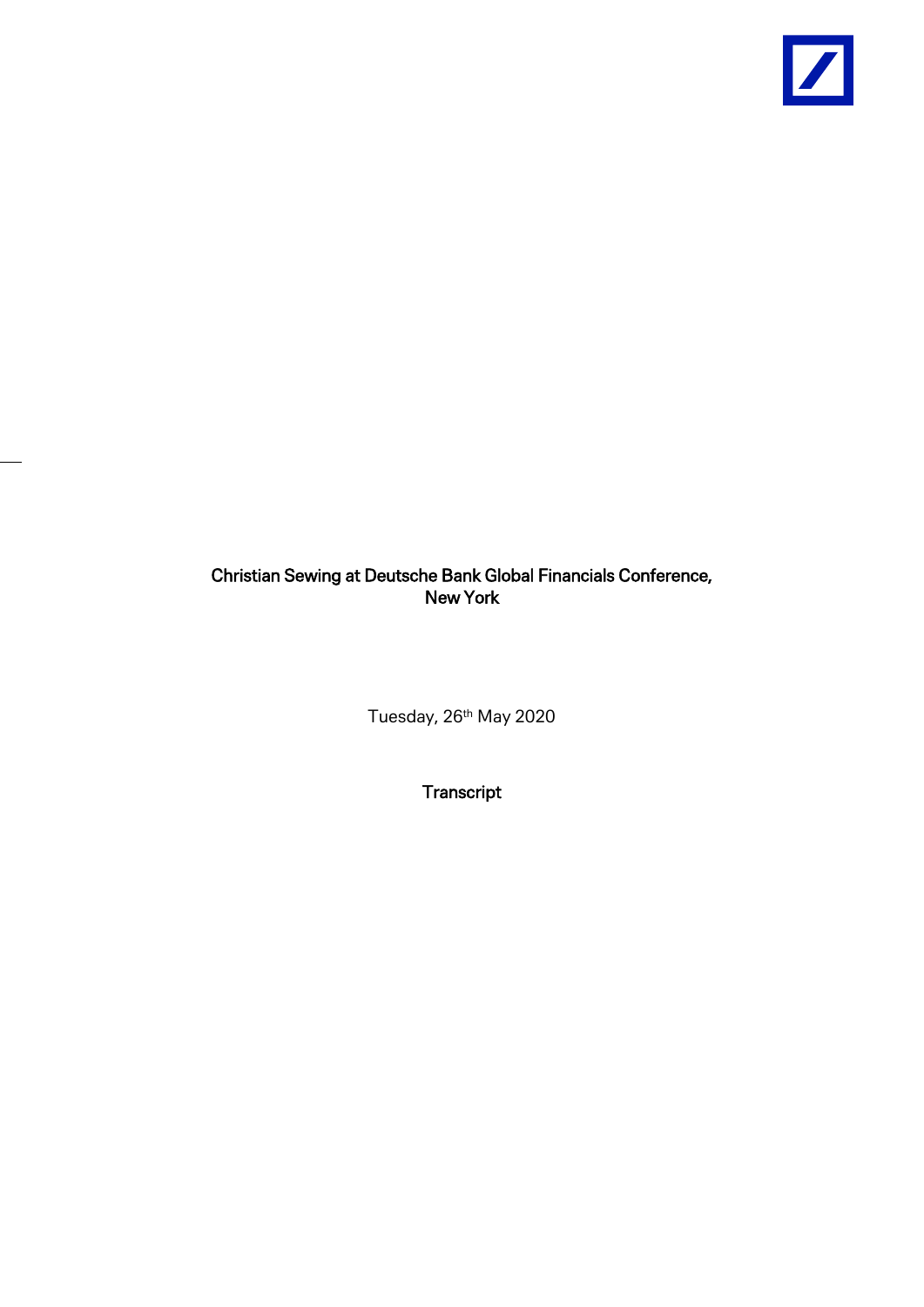

### Slide 1 – Summary

- Good morning or good afternoon
- First and foremost: I hope you and your families are all safe and well
- It is my pleasure to welcome you to our 10th annual Global Financial Services **Conference**
- The format of this year's event is obviously different
- But even as a virtual conference, it's still a truly global event. Attendance this year is roughly 30% higher than in 2019
- We are pleased to welcome 650 attendees from 29 countries
- This includes 128 companies with a combined market value of 2.1 trillion dollars
- These companies will interact with investors who manage over 7.5 trillion dollars of assets
- In these times we clearly see that people want to interact on a global basis and hence conferences like ours are on high demand.
- We are delighted to have you all attending
- It is my pleasure to open this conference and provide you with an update on DB's transformation; in particular against impact of Covid-19.
- First, how do I assess the Covid situation?
- The impact on global economies is unprecedented and despite the ongoing market recovery over the last six weeks we have to expect a continued phase of high volatility as the real economic consequences are still too uncertain Yes, markets repriced, but in my view a bit too optimistic. Second and third order effects have not been fully priced in at this stage
- The intervention of central banks and regulators has stabilized the market they reacted swift and to the point
- We as Deutsche Bank certainly do not underestimate the severity of the challenge facing the global economy or the banking industry. Hence, it is key to run a business with a stable foundation and a market leading position.
- And this was exactly what we aspired to achieve with our transformation in July last year. The strategy aligns us well with the current environment.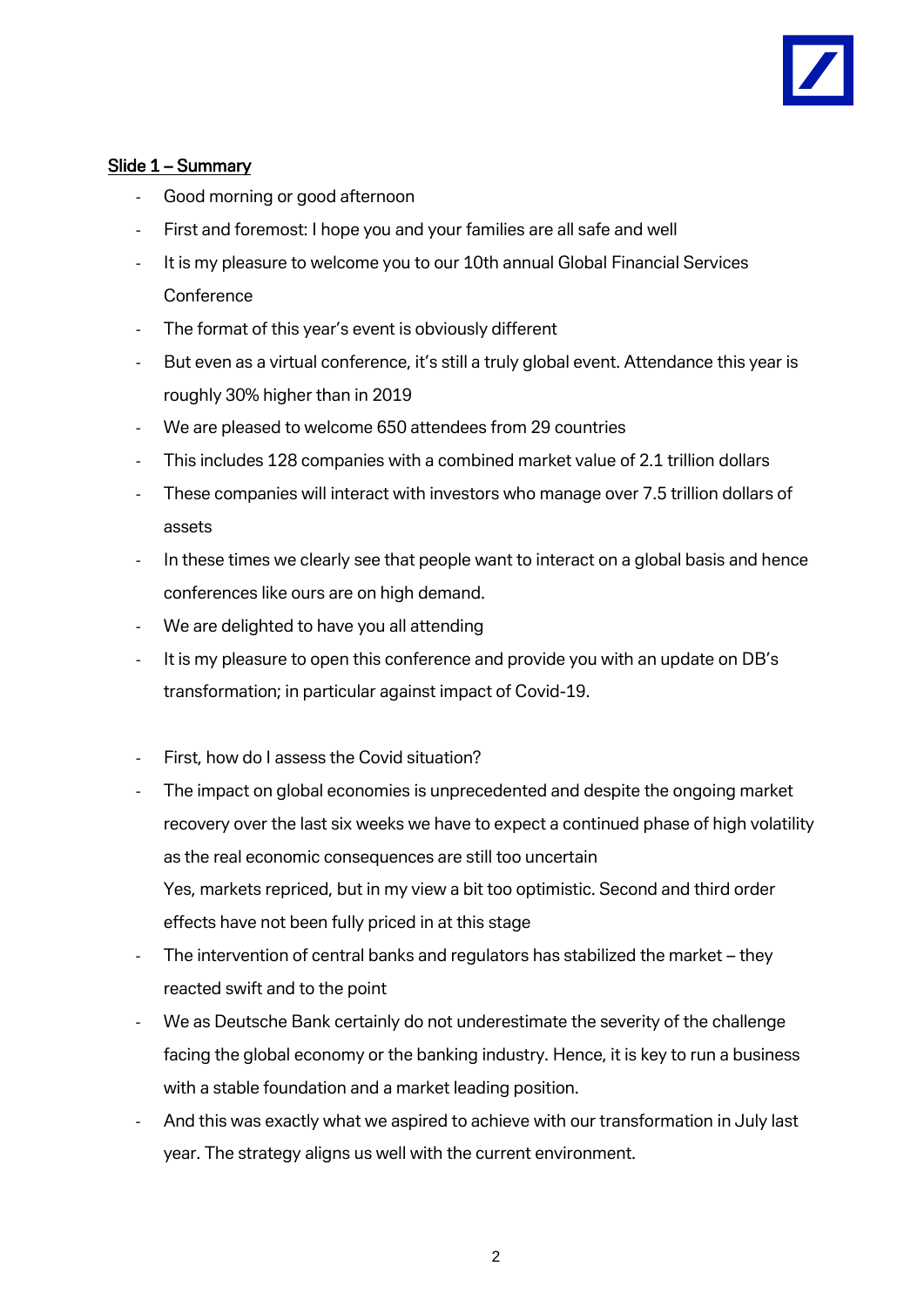

- Reaching our targets depends on delivering against our key objectives and in this regard we have outperformed our internal expectations in the first three out of six transformation quarters
- The progress we have made is also allowing the underlying strengths of our businesses to show through – we are regaining market share in our core businesses and starting to grow profits in the Core Bank in the first quarter
- And yes, having Germany as our home market is also a source of advantage
- The swift and decisive actions that the German government has recently taken, together with the already-strong fiscal position of the public and private sectors mean that our home economy is well positioned to address the crisis
- The combination of a strong home market and our conservative balance sheet positions us well to support clients through these difficult times
- Let me briefly discuss these themes starting with our strategic positioning on slide 2

#### Slide 2 – We are ahead of plan with our strategic transformation

- In July last year we laid out our vision for the transformation of Deutsche Bank repositioning our bank around what it has stood for the better part of our 150 year history. A leading German bank with strong European roots and a global network serving in particular our corporate client base.
- Our transformation is built around five key decisions
- First, to exit business activities in areas where we were not among the leaders
- This included the tough decision to exit from institutional Equities trading while we continue to invest in our research and equity capital markets capabilities
- Second, to create four core businesses with market leading positions that are aligned to the needs of our clients – together, these comprise our 'Core Bank'
- Third, to set ourselves even more ambitious cost goals including a target of reducing costs by 25% from 2018 to 2022
- Fourth, to continue to invest in technology and controls, despite the reductions in our overall cost base
- Technology and digitization is the new currency it the basis for future revenue generation and cost reductions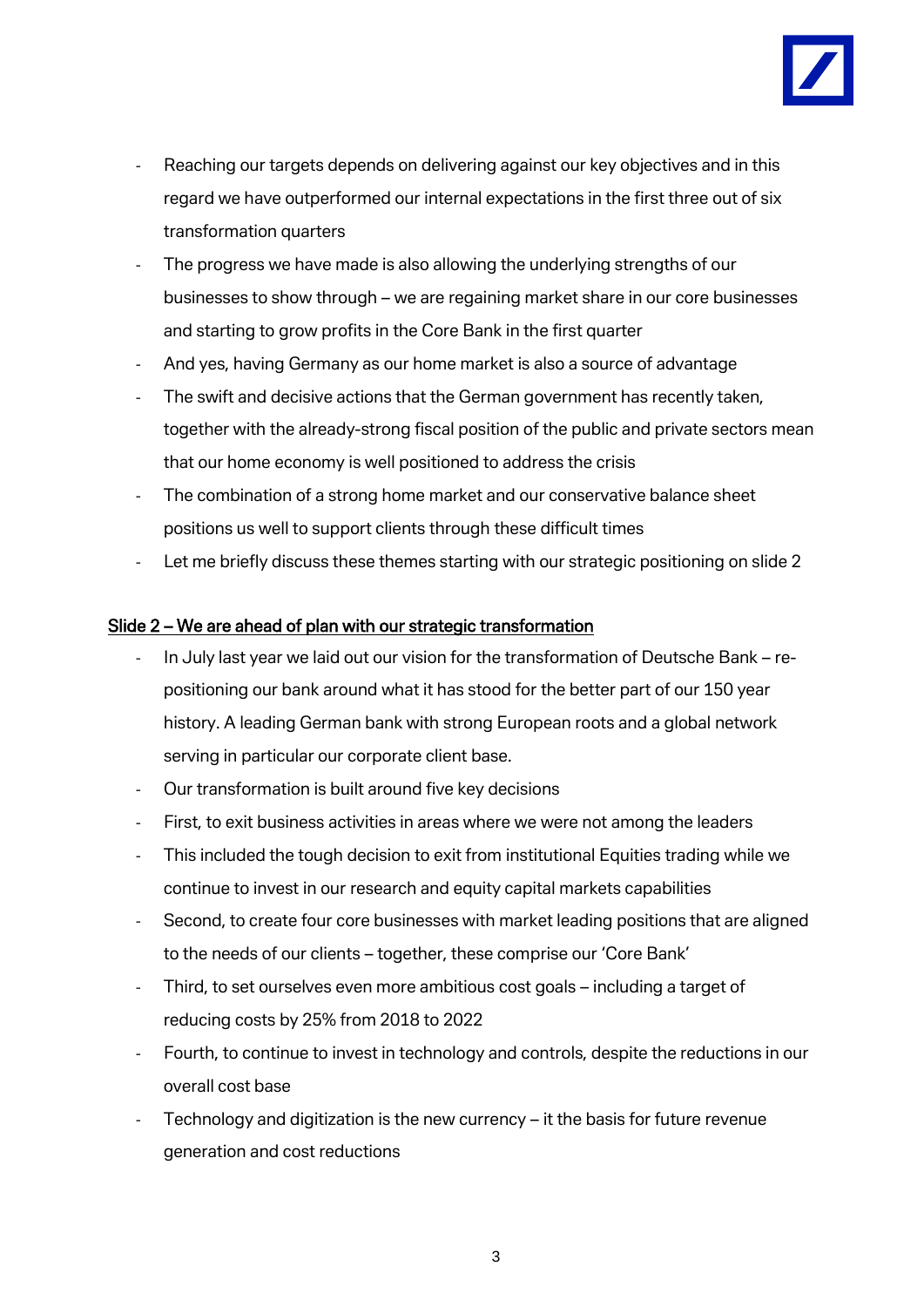

And finally, to set up a dedicated 'Capital Release Unit' to wind down assets not included in our Core Bank, and use the capital we free up from this process to fund our transformation with our own resources and bring us back in a position for distributions to shareholders

- In executing on all five of these decisions, we are running in-line with, or in many cases ahead of, our internal expectations
- Let me turn first to the Core Bank

### Slide 3 – Our franchise strength is increasingly visible

- The combination of a solid strategy and ongoing delivery against our targets is increasingly visible in our financial performance as shown on slide 3
- Group revenues were flat year-on-year with 7% growth in the Core Bank fully offsetting the exit from Equities Trading in the Capital Release Unit already – only three quarters into the transformation. We are proud to see this development
- Revenue growth in the Core Bank was in particular driven by improved client engagement
- We were able to increase earnings with our 50 top trade finance clients worldwide by 30 percent, while our 100 largest institutional clients registered an increase of more than 40 percent. These are two small examples that our client franchise is fully intact.
- Revenues combined with our relentless focus on costs, drove the growth in profits in the Core Bank in the first quarter
- Core Bank adjusted pre-tax profit increased by 32% year-on-year as lower costs and higher Core Bank revenues more than offset the higher provision for credit losses and the drag from the Capital Release Unit
- The Core Bank generated pre-provision net revenue of 1.8 billion before bank levies in the first quarter
- And next to a good revenue performance we achieved this, as we delivered against our cost targets again in the first quarter as you can see on the next slide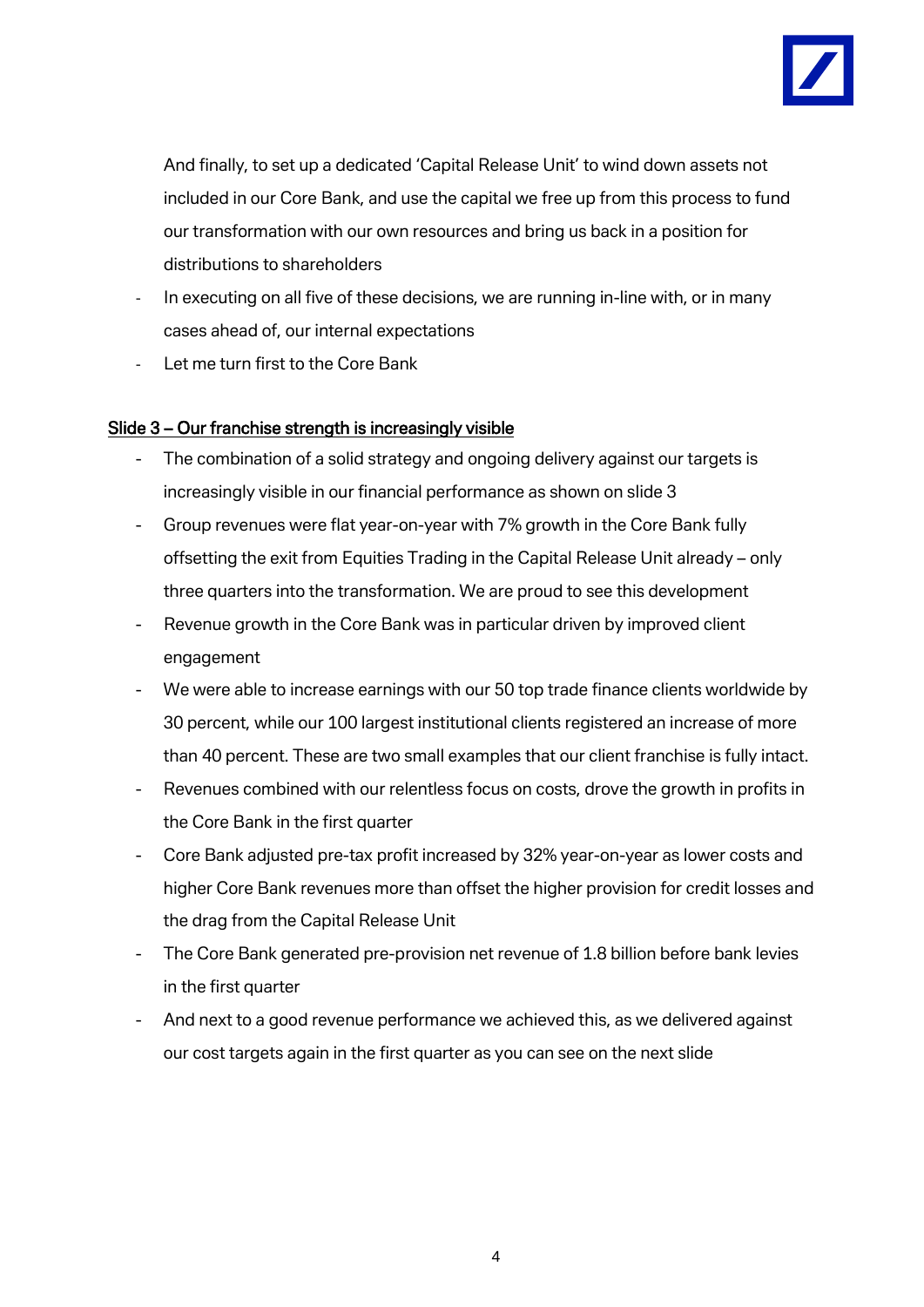

#### Slide 4 - 9<sup>th</sup> Consecutive quarter of annual adjusted cost reductions

- We are determined to not let the current environment disrupt the execution of our cost reduction plans
- Excluding transformation charges and bank levies, adjusted costs declined by 7% year-on-year to 4.9 billion euros – our  $9<sup>th</sup>$  quarter in a row of reductions
- At the end of the first quarter we have put 73% of our transformation-related effects behind us
- We currently have more than 70 core transformation initiatives across 20 themes in flight, overseen and managed by the Chief Transformation Office
- Progress is managed and monitored tightly. We have not missed one cost goal in the last two years
- The progress we have made in the first quarter and the projects underway put us on a good path to achieve or outperform our 19.5 billion euro target for 2020 and then to 17 billion euros by 2022
- And we have to continue. In this regard we decided to lift the restructuring suspension to progress on our cost efforts
- We know that this is an uncertainty in particular for a lot of employees. Overall we reduce 18.000 FTE and we are aware that in times like these it is even more painful
- While we have to resume the restructuring talks we do not stop strategic IT investments due to Covid-19. These are essential to hit our long-term cost goals
- For example we just completed the complex merger of DB's retail operations with DB AG group – a huge IT project
- Also to show responsible and entrepreneurial leadership the Management Board and Global Management Committee have decided to forego one month of fix pay salary This demonstrates the strong culture and ethics of our firm

#### Slide 5 – Four leading, client-centric divisions

- Our refocused Core Bank operates in four strong and profitable business units all of which offer significant opportunities to improve returns to shareholders over time as you can see on slide 5
- In the current environment, focusing on our core strengths serves us well we find that in a time of stress, clients are turning to the strong, leading players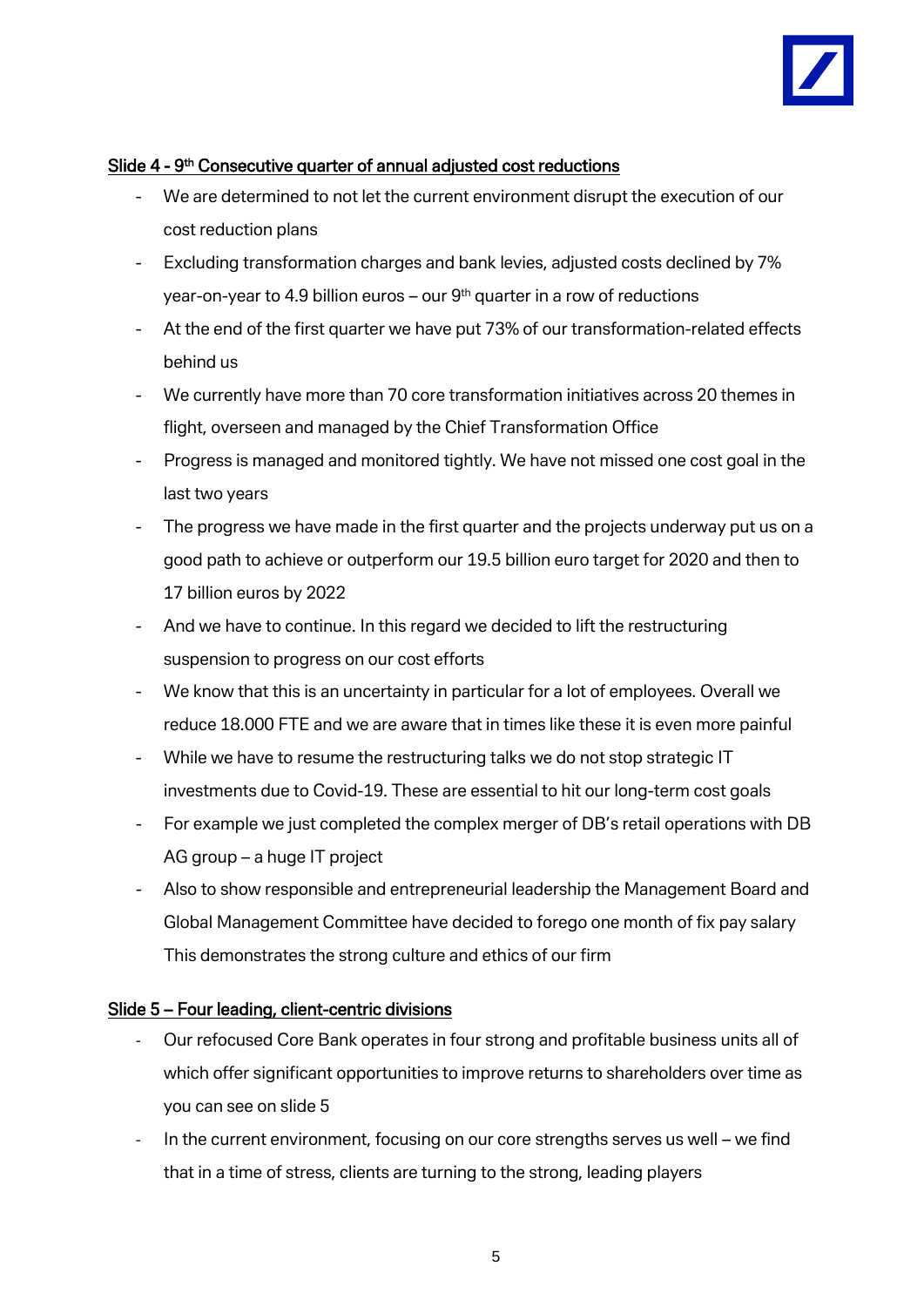

- Within the Corporate Bank, we enjoy an excellent market position
- Leveraging our global network in more than 145 counties, we help our corporate clients manage their daily banking needs
- We are the market leader in clearing the number 1 clearer of euros, and number 1 non-US clearer of dollars
- We are also large player in payments, where we are the incumbent payments provider for many of Silicon Valley's largest technology companies
- And in Germany, all DAX 30 companies are our clients and we are the Hausbank to around 900 thousand small and medium-sized companies
- And the current crisis appears to be helping our leadership position
- Around one third of the recent client enquiries into our Corona help desk have come from non-clients
- Across the investment bank, 80% of our revenues come from business where we have a top five market position. This should reduce volatility in the top line.
- We are a global leader in Fixed Income and maintained our top 5 Global FIC ranking during turbulent markets in 1Q20
- We are leader in the debt financing across leverage finance, investment grade, asset backed securities, and commercial real estate
- We will continue to have one of the top FX businesses in the world ranked third globally and number 1 in FX derivatives
- And, we will continue to be a trusted advisor to our corporate and financial sponsor clients in origination and advisory.
- Since the beginning of March, our Investment Bank has raised nearly 340 billion in debt capital by processing 200 transactions.
- In the Private Bank, we are the market leader in Germany with 19 million clients across the Deutsche Bank and Postbank brands
- We are also the leading digital bank with 11 million clients on our digital retail platform – and during the recent lockdown period, logins to our Deutsche Bank branded German apps were running at peaks of more than 2 million per day
- In wealth management, we are the market leader in Germany with approximately 200 billion euros of assets under management globally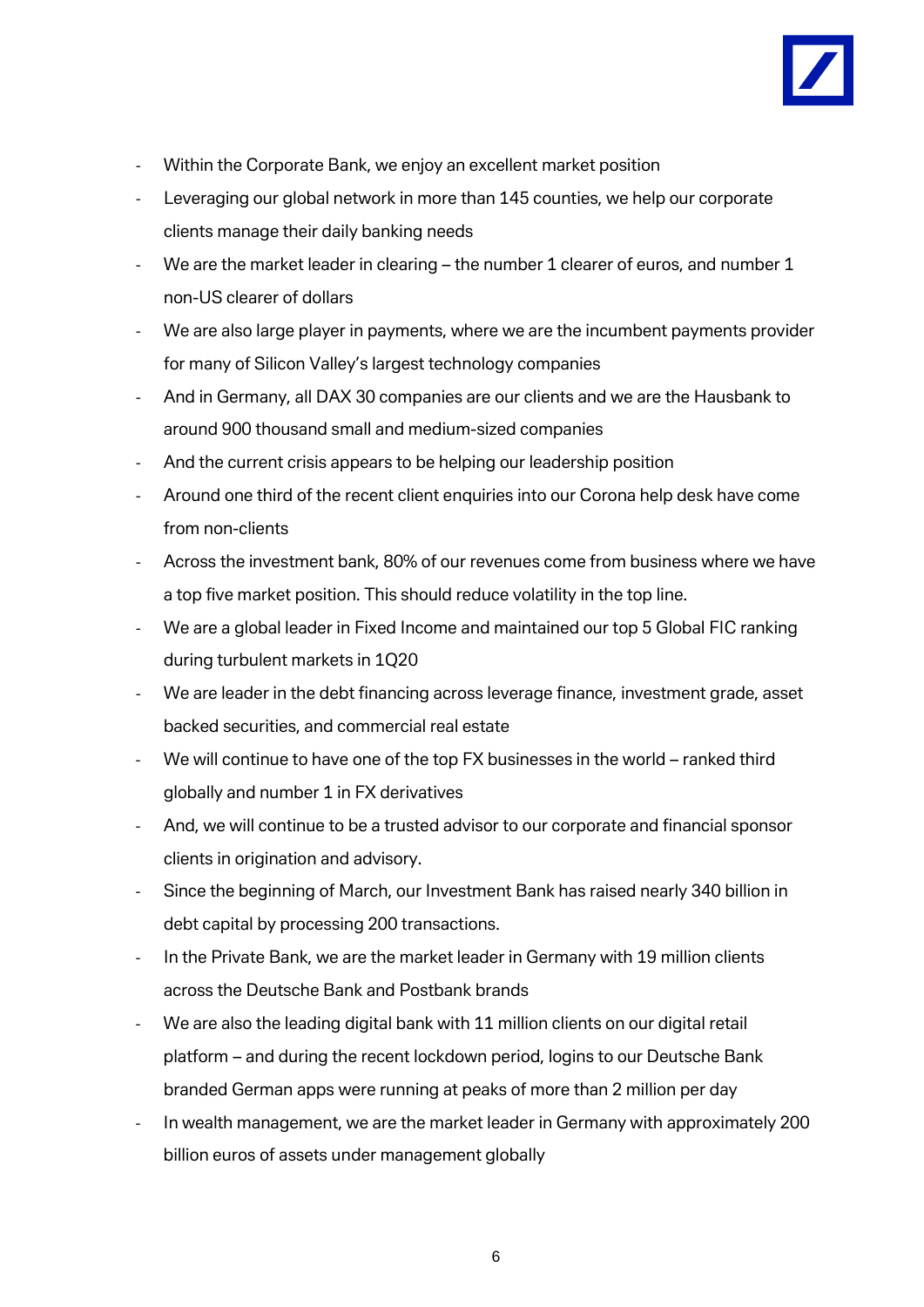

- And finally, with more than 700 billion euros of assets under management, DWS is the market leader in Germany and one of the leading asset management franchises in Europe

## Slide 6 – Executing well on our strategic priorities

- Each of our businesses is delivering against the strategic objectives we laid out at our Investor Deep Dive in December
- A summary of the objectives is shown on slide 6
- In the Corporate Bank, we are focused on growing volumes to offset the pressure from the interest rate environment
- In addition, we have since the end of 2019 started to pass through negative interest rates to around 25 billion euros of deposits as part of our 2022 targets
- In the Investment Bank, our focus is on stabilizing and growing revenues while continuing to reduce costs without sacrificing our front-office capabilities
- Investment Bank revenues increased by 18% in the first quarter with further stabilization and improvements in market share in our target segments
- This includes 30% year-on-year revenue growth from corporate customers, which we identified as a focus area in our strategy, and we recorded the highest market share in our European and German Debt Capital Market franchises since 2017
- In the Investment Bank the positive momentum has continued in April and May, particularly in our fixed income & currencies business
- We reduced adjusted costs in the Investment Bank by 15% as we benefit from headcount reductions in prior periods and lower infrastructure costs
- In the Private Bank, we are focused on offsetting negative interest rates with growth in volumes and fee income while improving efficiency
- Private Bank revenues excluding specific items increased by 3% year-on-year in the first quarter with the strong performance in Wealth Management where strategic hiring in prior periods has started to pay off
- Adjusted costs excluding transformation charges in the Private Bank declined by 2% as we generated 70 million euros of synergy benefits from the merger of our German operations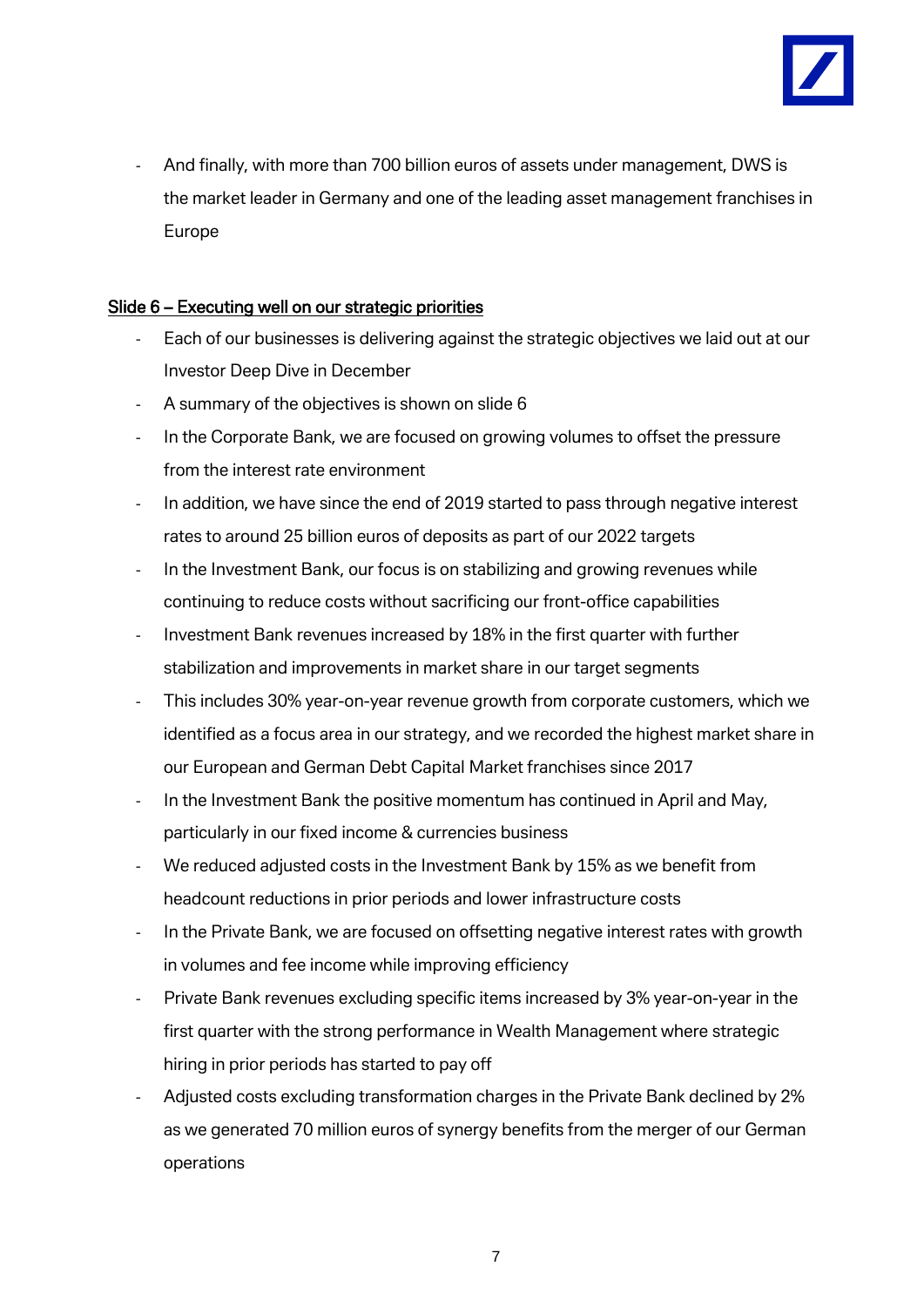

- Progress in the first quarter puts us on track to achieve the 200 million euros of merger related cost synergy benefits in Germany that we expect this year
- In Asset Management, one of DWS' main priorities is growing assets in its focus areas while improving the cost income ratio – and attracted 25 billion euros of net inflows last year
- Despite the market conditions at the end of the quarter, we saw inflows through the strategic partnerships and into ESG funds
- Reflecting our congoing cost initiatives, the asset management cost income ratio declined by 4 percentage points year-on-year

### Slide 7 – We operate where our clients want us to be

- Slide 7 shows how diversified we are from a regional perspective which is especially important and stabilizing in times of crisis
- While we make the majority of our revenues in the EMEA region, our global geographical presence is a vital part of our client offering.
- Of our top 100 European institutional clients, 98 do business with us the US and 94 transact with us in Asia

In the US, we have refocused on the areas where we have a competitive advantage domestically or where we can support our global clients

- Here we are a market leader in credit trading and FX in the Investment Bank with focused Corporate Banking, Wealth Management and Asset Management product set
- We are focused on growing our operations in Asia, most notably in the Corporate Bank as we continue to benefit from the growth in trade flows
- This focus is increasingly important in a world of dislocated supply chains where clients value our global approach combined with our local knowledge
- We generate approximately one quarter of our revenues from the broader EMEA region ex-Germany with a broad and deep product range especially in Investment and Corporate Banking
- Germany is our home market where we generate 40% of our revenues which we show in more detail on the following slide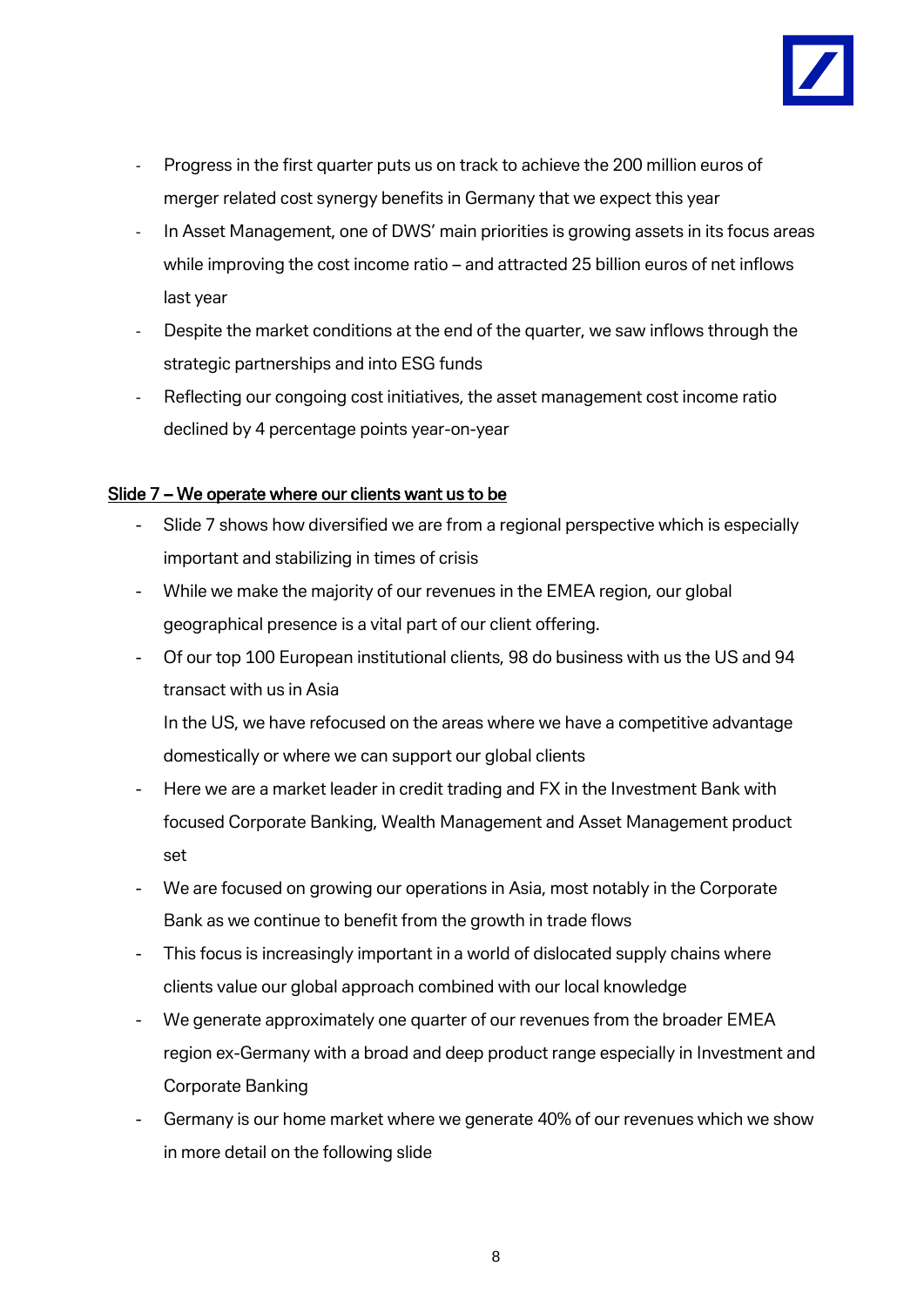

#### Slide 8 - Well positioned in this crisis as Germany's leading bank

- In the Corporate Bank we are the Hausbank to nearly 900 thousand small and medium sized companies in Germany - and here, too, we are well positioned to help clients through this crisis
- We've worked closely with the German government to design support programs, and then played a leading role in rolling them out
- To date we have processed more than 6,500 applications under the German government's KfW program with a volume of around 5 billion euros
- One third of the requests related to the Corona crisis come from companies that were not previously our clients.
- In my experience, clients don't forget the banks who stand by them in the tough times
- In the Investment Bank, we have for the first time since 2017 regained our position as the market leader in German corporate finance
- This proves that our clients view us as a trusted advisor, especially in challenging times
- In the Private Bank and DWS we are helping our clients navigate through turbulent conditions – even during lockdown, we kept around 1,100 DB and Postbank branches open for our customers in Germany
- And, as I mentioned earlier we are the leading retail bank with 19 million customers and the leading retail asset manager
- We also believe that Germany is relatively well positioned to deal with the current crisis
- Thanks to the strong and decisive actions of the Government, the German support programs of around 730 billion euros, amounting to around 25% of total GDP, are the highest of any major country
- Working in partnership with us, there are now a series of well-designed programs which provide support quickly to the broader economy
- And given the strong fiscal position, the German government is well positioned to take additional action if required
- The German consumer and corporate sectors are relatively well positioned to deal with the crisis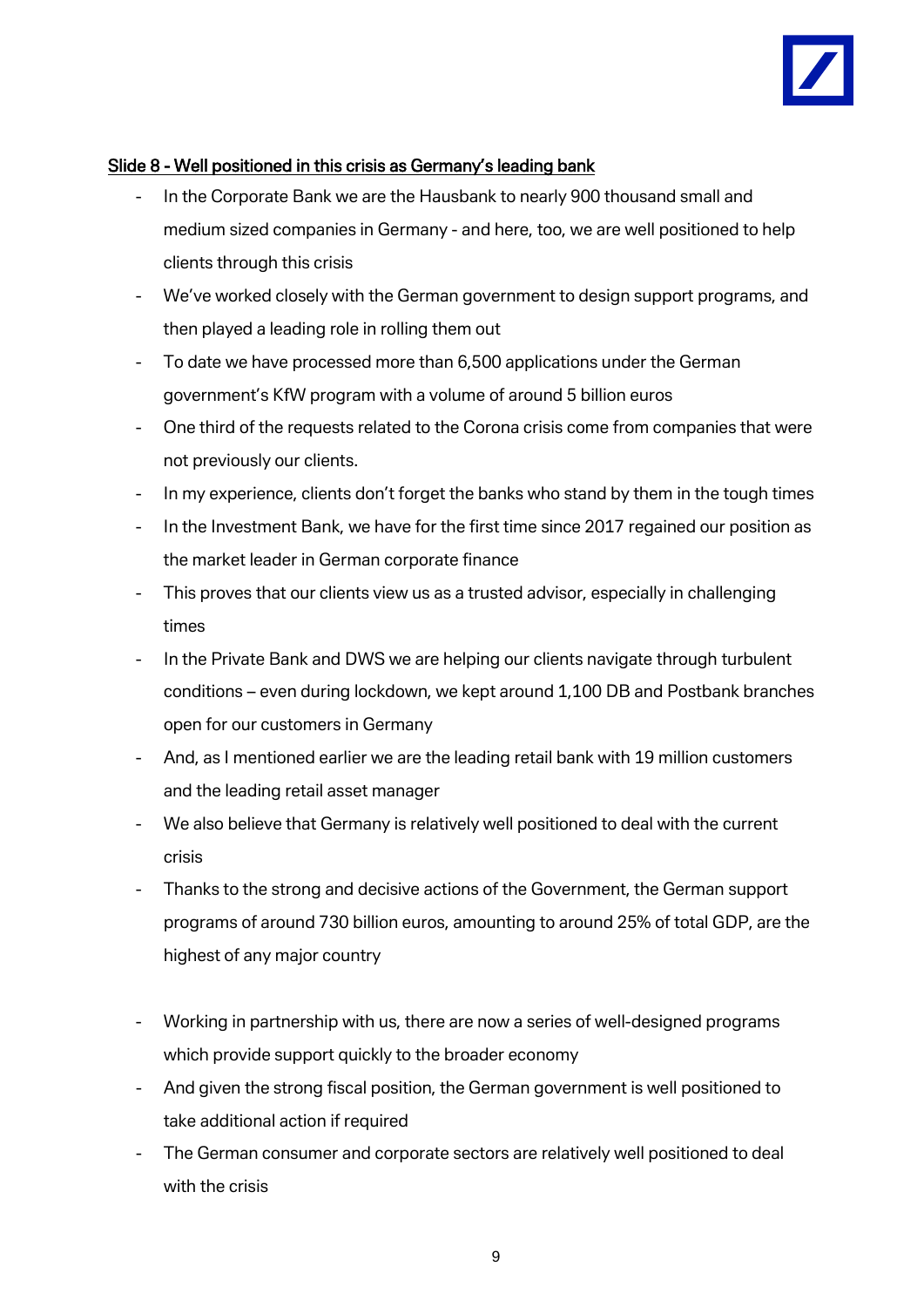

- Consumer debt levels are amongst the lowest in the Eurozone and the developed world
- German small and large corporate customers are also operating with the lowest levels of leverage and highest levels of liquidity in the last 30 years
- We feel fortunate to have Germany as a home market in volatile times

## Slide 9 – Maintained strong balance sheet

- Slide 9 repeats a chart that we have shown consistently and which is more impactful than ever before
- We have been managing our balance sheet conservatively and intend to keep doing so through this period of turbulence
- With a 12.8% CET1 ratio at quarter end we are at the higher end of peer ratios and sit comfortably above our regulatory requirements
- This sound capital position gives us scope to continue to deploy resources to support clients in these challenging conditions
- We kept our liquidity position strong at 205 billion euros, comfortably above regulatory requirements
- And our funding position has rarely been stronger than today: we continue to fund our balance sheet through stable sources, predominately our low cost deposit base
- Our results also show that we continue to operate with low risk levels
- We continue to manage our market risk exposure tightly
- Our average value-at-risk of 24 million euros remains low versus our global peers
- And we are focused on maintaining strong credit quality, given our conservative loan book which we discuss on slide 10

## Slide 10 - Low risk, well diversified loan portfolios

- Deutsche Bank has always been an excellent credit risk manager reflecting the low risk nature of our assets, especially in Germany, and is also testament to our strong underwriting standards
- As I noted earlier: German corporate and consumer debt is among the lowest of all leading nations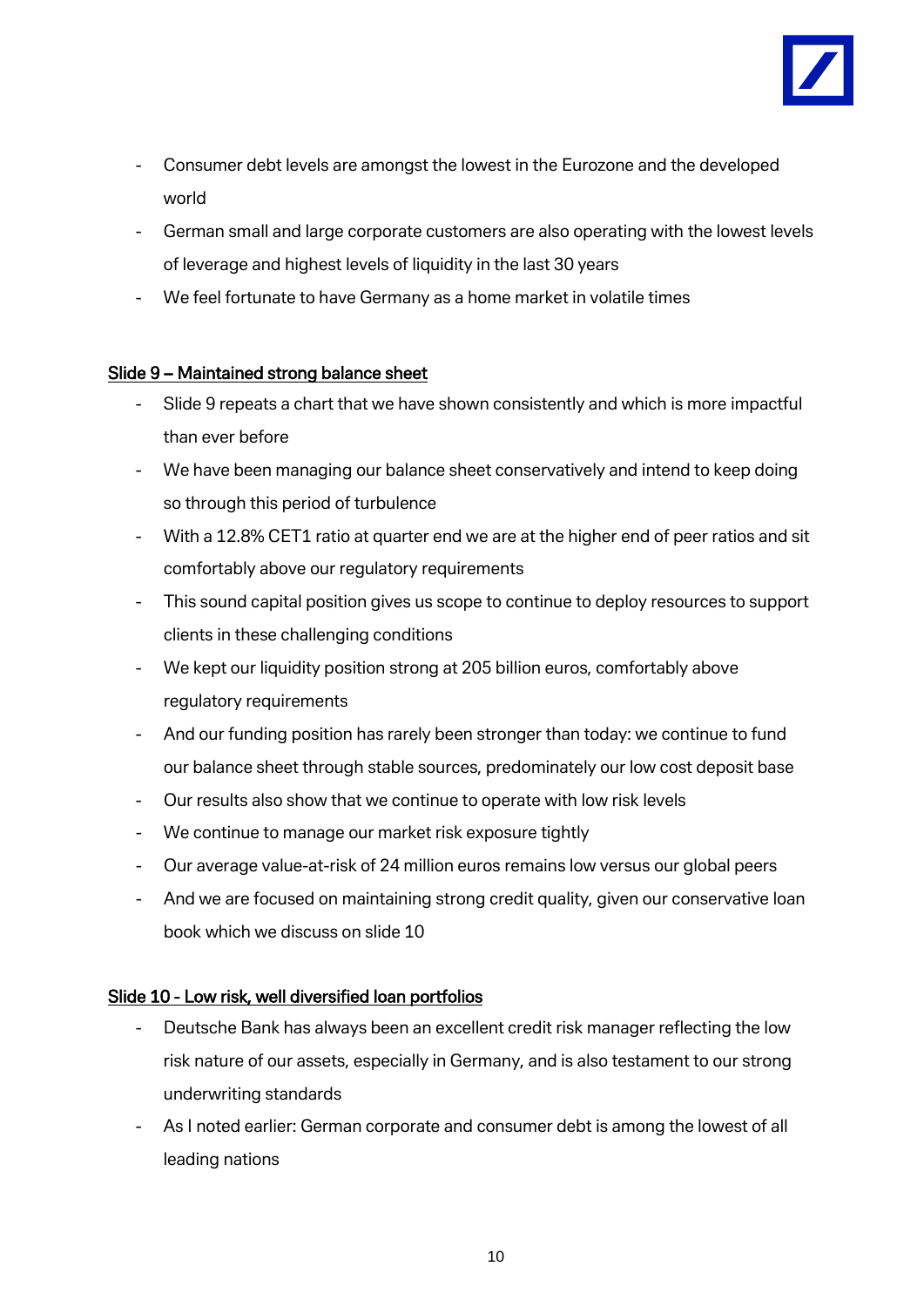

- Our loan books are well diversified across our businesses, client segments and regions
- Around half of our total loan portfolio is in the Private Bank, mainly German mortgages with conservative loan to value ratios and low delinquency rates
- In Wealth Management almost all our loans are secured typically by high quality liquid stocks and bonds with conservative loan to values
- 90% of our commitments in the Corporate Bank and Investment Bank are to clients rated investment grade
- Exposure to more effected Covid industries and sectors such as retail, tourism, travel, oil and gas – are roughly 10% of DB´s loan book and geared to strong global names or well collateralized transactions
- And in Commercial Real Estate, our portfolio is diversified across a broad range of high quality properties, typically in gateway cities
- So from a risk perspective we feel well positioned to navigate the current environment

#### Slide 11 – Best in class credit risk

- Provision for credit losses did increase in the first quarter to 44 basis points of loans as you can see on slide 11
- Roughly half of the increase related to COVID 19 impacts principally against performing loans
- Looking forward, we do expect provisions to be higher most notably in the second quarter given the macro-economic outlook partly offset by the benefits of the Government support programs
- That said, we expect our provisions to remain at the low end of our peer group  $-$  in part because our exposure to unsecured consumer finance, including credit card debt, is significantly lower than most of our international peers
- As we noted with our first quarter results, provisions for credit losses are forecast to be in a range between 35 and 45 basis points of loans in 2020
- Our portfolios have proven to be more resilient than many of our peers, through both observed periods of stress, like the last financial crisis and in regulatory stress tests in both the US and Europe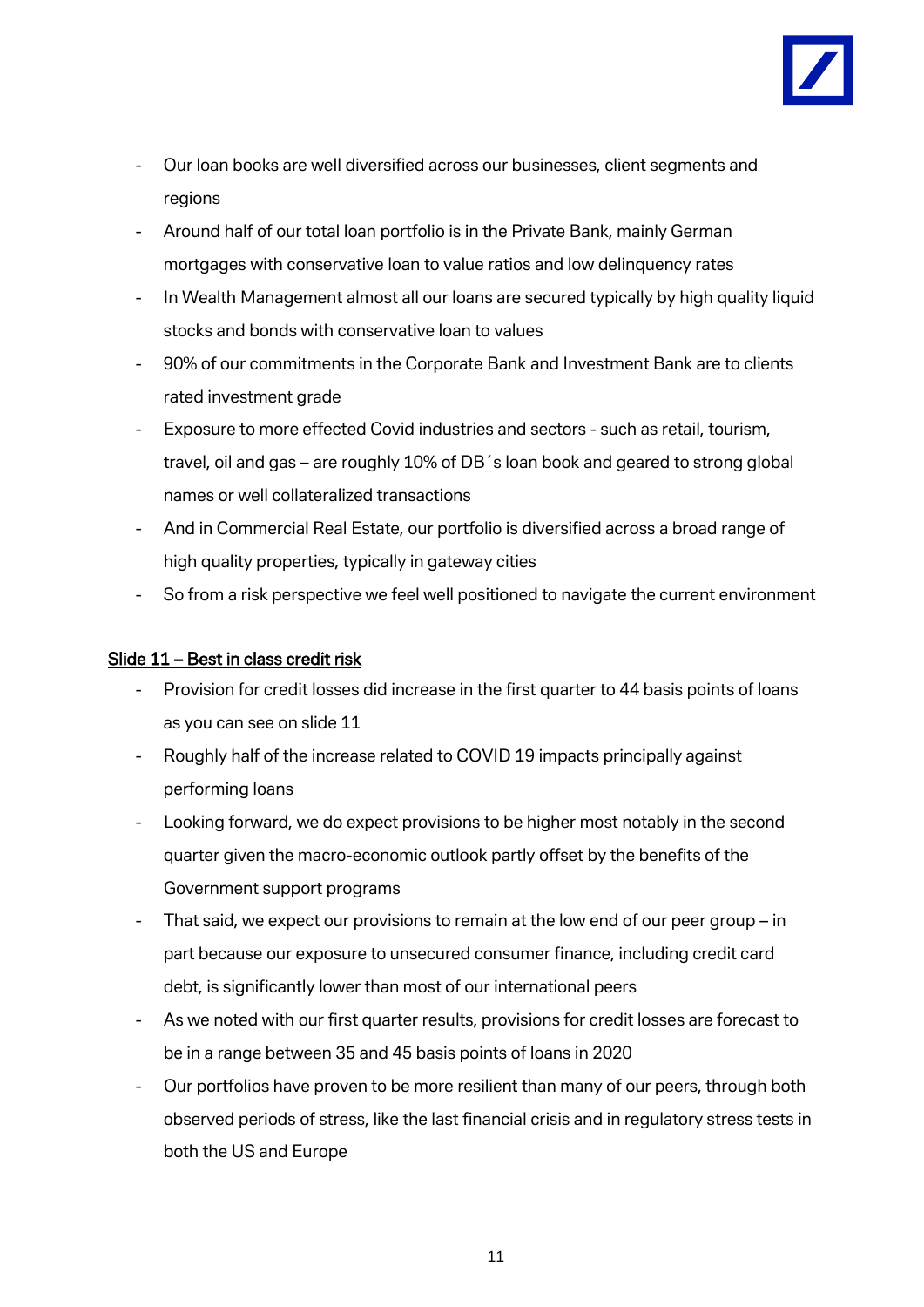

- We also believe that we are currently well reserved relative to the low risk nature of our loan portfolios
- Our 4.3 billion euros of allowances for loan losses equates to 95 basis points of loans This is a similar level of provisioning relative to our peers when adjusted for our limited exposure to credit cards and other forms of unsecured consumer lending

### Slide 12 – Increasing technology investments

- Beyond credit risk, we are continuing to invest in improving our broader control environment
- We have almost tripled the budget and headcount allocated to non-financial risk functions since 2013 to strengthen our risk frameworks and enhance controls
- Our cumulative cash investments in Technology across Risk, Anti Financial Crime and Compliance in the last 3 years have amounted to around 900 million euros
- As examples, these investments allow us to screen all our 28 million clients daily for sanctions issues and we can now complete 15 billion daily trade revaluations
- We believe that our investments have also been recognized by the positive outcomes in recent regulatory stress tests, such as CCAR and the ECB Liquidity Stress Test
- Despite our overall group cost reduction targets, we are committed to maintaining IT investments in our control functions
- So while we know this is an ongoing commitment, we believe that we are making steady and consistent progress

## Slide 13 – Our targets

- While the current environment makes the near-term outlook more challenging, we continue to work towards our 2022 targets, principally our goal of an 8% return on tangible equity
- This improvement in returns will be driven by three factors
- First, we are working to stabilize and grow our revenues in our core businesses
- As I outlined earlier, we are happy with the momentum that is building
- Second, we are confident in our ability to reach or outperform our cost reduction targets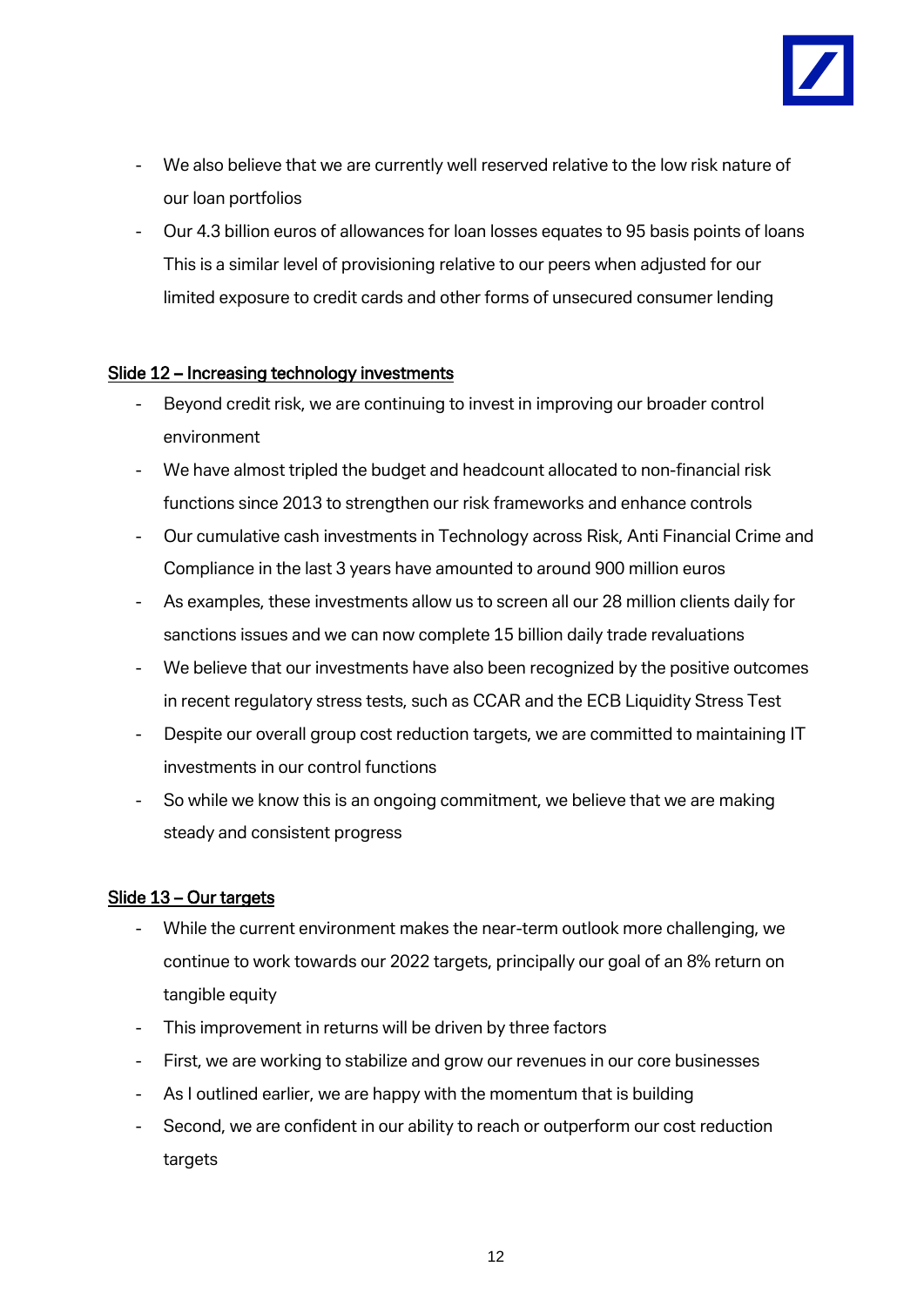

And finally, we will do this without compromising the strength of our balance sheet – and our solid capital, liquidity reserves and well-diversified, high quality loan portfolio all give us confidence that we can achieve that

## Slide 14 – Well positioned to address the upcoming challenges

- We believe that our strategy and execution sets us up well for the industry trends that we see emerging – we can emerge relatively stronger in the post-COVID era
- First, a bank's size and market position will become even more important competitive differentiators
- This means that in future it will become even more important for us to focus and build on our strengths
- Wherever we do business, we have to occupy one of the top spots
- We are one of the world's leading banks, among the leading banks for corporates in Europe, and the leading bank for private clients in Germany. And right now, that's an advantage
- Second, we expect cost pressures will intensify
- In this phase of upheaval we have to make our bank even more stormproof as the second- and third-round effects of this pandemic become clearer
- This current situation may create lasting opportunities to save costs based on our experience during lockdown, be that with lower real estate costs or travel expenses
- Third, as the world becomes more digital, technology will be a key factor in making us more efficient but also providing a better service to our clients and drive revenues
- The operational resilience we showed during lockdown, and increased client traffic though our online channels in recent weeks, are a solid basis for that
- We remain committed to spending a total of 13 billion euros on IT from 2019 to 2022
- And finally, as I look forward to discussing with Larry Fink in our session tomorrow, we see sustainability as another megatrend
- Sustainability may be overshadowed by the COVID-19 crisis currently, but it will come back into focus with even more intensity
- That is why we continue to work in this area and we are proud of the progress we have made here